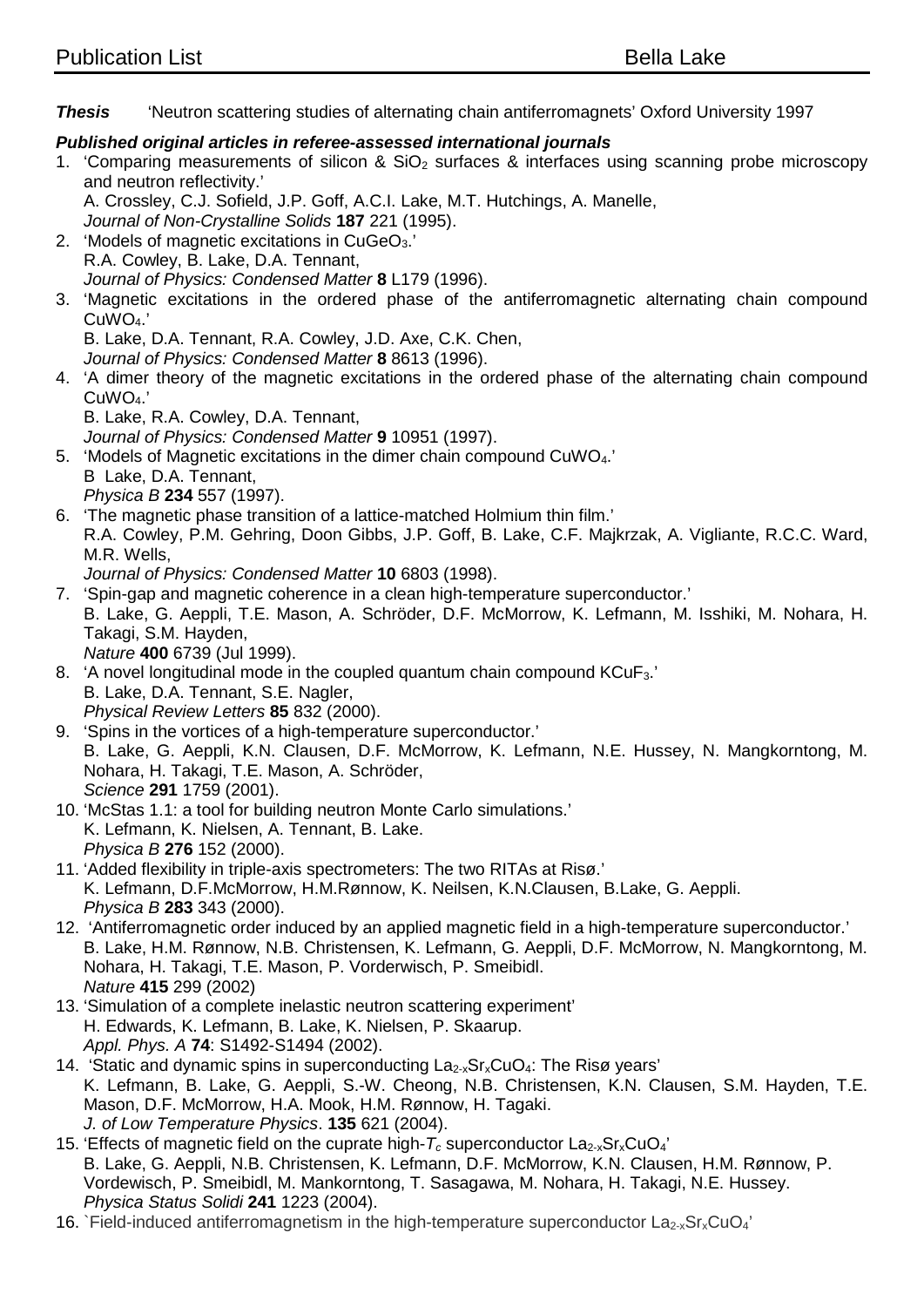|  | B. Lake, T.E. Mason, G. Aeppli, K. Lefmann, N.B. Christensen, D.F. McMorrow, K.N. Clausen,<br>H.M.Ronnow, P. Vorderwisch, P. Smeibidl, N. Mangkorntong, N.E. Hussey, T. Sasagawa, M.<br>Nohara, H. Takagi, A. Schroder |
|--|------------------------------------------------------------------------------------------------------------------------------------------------------------------------------------------------------------------------|
|  | International Journal of Modern Physics B 16 3197 (2002) DOI: 10.1142/S0217979202013924                                                                                                                                |
|  | 17. Vortex magnetism in the high-temperature superconductor $La2-xSrxCuO4$                                                                                                                                             |
|  | B. Lake, T.E. Mason, G. Aeppli, K. Lefmann, N.B. Christensen, D.F. McMorrow, K.N. Clausen, H.M.<br>Ronnow, P. Vorderwisch, P. Smeibidl, N. Mangkorntong, N.E. Hussey, T. Sasagawa, M. Nohara, H.                       |
|  | Takagi, A. Schroder                                                                                                                                                                                                    |
|  | International Journal of Modern Physics B 16 3155 (2002) DOI: 10.1142/S0217979202013924<br>18. 'Dispersive Excitations in the High-Temperature Superconductor $La_{2-x}Sr_{x}CuO_{4}$ '                                |
|  | N.B. Christensen, D.F. McMorrow, H.M. Rønnow, B. Lake, S.M. Hayden, G. Aeppli, T.G. Perring, M.                                                                                                                        |
|  | Nohara, H. Takagi                                                                                                                                                                                                      |
|  | Phys. Rev. Lett. 93, 147002 (2004).                                                                                                                                                                                    |
|  | 19. 'Polarized inelastic neutron scattering in the quasi-one dimensional antiferromagnet $KCuF_3$ '                                                                                                                    |
|  | B. Lake, D. A. Tennant, S. E. Nagler.                                                                                                                                                                                  |
|  | Physica B 356 56 (2005).                                                                                                                                                                                               |
|  | 20. 'Quantum criticality and universal scaling of a quantum antiferromagnet'                                                                                                                                           |
|  | B. Lake, D.A. Tennant, C.D. Frost, S.E. Nagler                                                                                                                                                                         |
|  | Nature Materials 4 329-334 (2005).                                                                                                                                                                                     |
|  | This paper is the subject of News and Views, Nature Materials 4 273-275 (2005).                                                                                                                                        |
|  | 21. 'Longitudinal Magnetic Dynamics in the Quasi-One-Dimensional Heisenberg Antiferromagnet KCuF <sub>3</sub> .'                                                                                                       |
|  | B.Lake, D.A. Tennant, S.E. Nagler.                                                                                                                                                                                     |
|  | Phys. Rev. B 71 134412 (2005).                                                                                                                                                                                         |
|  | 22. 'Three dimensionality of field-induced magnetism in a high-temperature superconductor.'                                                                                                                            |
|  | B.Lake, K.Lefmann, N.B.Christensen, G.Aeppli, D.F McMorrow, H.M. Rønnow, P.Vorderwisch, P.                                                                                                                             |
|  | Smeibidl, N. Mangkorntong, T. Sasagawa, M. Nohara, H. Takagi.                                                                                                                                                          |
|  | Nature Materials 4, 658-662 (2005).                                                                                                                                                                                    |
|  | This paper is the subject of News and Views, Nature Materials 4, 655-656 (2005).                                                                                                                                       |
|  | 23. 'Quantum magnets show their hand'                                                                                                                                                                                  |
|  | B. Lake                                                                                                                                                                                                                |
|  | Nature Physics 1 159 (2005).                                                                                                                                                                                           |
|  | 24. 'Probing spin frustration in high-symmetry magnetic nanomolecules by inelastic neutron scattering'                                                                                                                 |
|  | V. O. Garlea, S. E. Nagler, J. L. Zarestky, C. Stassis, D. Vaknin, P. Kogerler, D. F. McMorrow, C.                                                                                                                     |
|  | Niedermayer, D. A. Tennant, B. Lake, Y. Qiu, M. Exler, J. Schnack, M. Luban.                                                                                                                                           |
|  | Phys. Rev. B73, 024414 (2006).                                                                                                                                                                                         |
|  | 25. 'On the Ordering of Na <sup>+</sup> lons in Na <sub>x</sub> CoO <sub>2</sub> '.                                                                                                                                    |
|  | M. Roger, D. J. P. Morris, D. A. Tennant, M. J. Gutmann, J. P. Goff, D. Prabhakaran, N. Shannon, B.                                                                                                                    |
|  | Lake, A. T. Boothroyd, R. Coldea, P. P. Deen.                                                                                                                                                                          |
|  | AIP Conference Proceedings, 850 1213 (2006).                                                                                                                                                                           |
|  | 26. 'One- and Two-Triplon Spectra of a Cuprate Ladder'                                                                                                                                                                 |
|  | S. Notbohm, P. Ribeiro, B. Lake, D. A. Tennant, K. P. Schmidt, G. S. Uhrig, C. Hess, R. Klingeler, G.<br>Behr, B. Büchner, M. Reehuis, R. I. Bewley, C. D. Frost, P. Manuel, and R. S. Eccleston.                      |
|  | Phys. Rev. Lett. 98, 027403 (Jan 2007).                                                                                                                                                                                |
|  | 27. 'Patterning of sodium ions and the control of electrons in sodium cobaltate.'                                                                                                                                      |
|  | M. Roger, D. J. P. Morris, D. A. Tennant, M. J. Gutmann, J. P. Goff, J.-U. Hoffmann, R. Feyerherm, E.                                                                                                                  |
|  |                                                                                                                                                                                                                        |

Dudzik, D. Prabhakaran, A. T. Boothroyd, N. Shannon, B. Lake and P. P. Deen *Nature* **445** 631 (Feb 2007).

28. 'Magnetic-field-induced spin excitations and renormalized spin gap of the underdoped La<sub>1.895</sub>Sr<sub>0.105</sub>CuO<sub>4</sub> superconductor.'

J. Chang, A. P. Schnyder, R. Gilardi, H. M. Rønnow, S. Pailhes, N. B. Christensen, Ch. Niedermayer, D. F. McMorrow, A. Hiess, A. Stunault, M. Enderle, B. Lake, O. Sobolev, N. Momono, M. Oda, M. Ido, C. Mudry, and J. Mesot

*Phys. Rev. Lett*. **98,** 077004 (Feb 2007).

- 29. 'Two energy scales in the spin excitations of the high-temperature superconductor La2−*x*Sr*x*CuO4.' B. Vignolle, S.M. Hayden, D.F. McMorrow, H.M. Ronnow, B. Lake, C.D. Frost and T.G. Perring. *Nature Physics* **3**, 163 (Mar 2007).
- This paper is the subject of News and Views, Nature Physics **3**, 148-150 (2007). 30. 'Quantum-spin-liquid states in the two-dimensional kagome antiferromagnets  $Zn_xCu_{4-x}(OD)_{6}Cl_{2}$ '
- S.-H. Lee, H. Kikuchi, Y. Qiu, B. Lake, Q. Huang, K. Habicht, K. Kiefer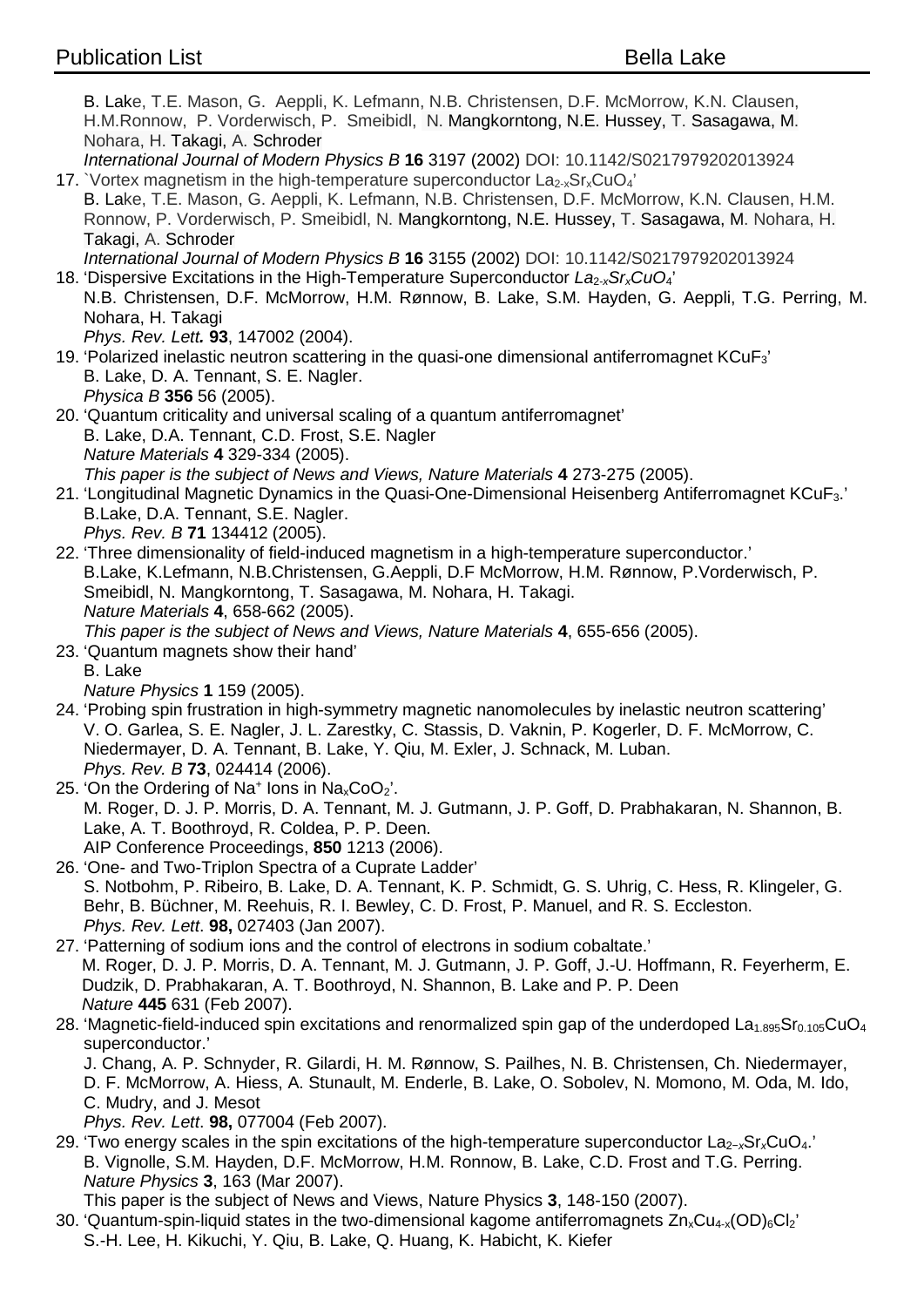*Nature Materials* **6** 853 - 857 (2007).

- 31. 'Anomalous flux line lattice in CeCoIn5' S. Ohira-Kawamura, H. Shishido, H. Kawano-Furukawa, B. Lake, A. Wiedenmann, K. Kiefer, T. Shibauchi, Y. Matsuda. *Journal of the Physical Society of Japan* **77** 023702-023705 (2008)
- 32. 'Temperature effects on multi-particle scattering in a gapped quantum magnet' S. Notbohm, D.A. Tennant, B.Lake, P.C. Canfield, J. Fielden, P.Kögerler, H.-J.Mikeska, C.Luckmann, M.T.F. Telling
	- *Journal of Magnetism and Magnetic Materials* **310** 1236–1238 (2007).
- 33. 'Sodium ordering and the control of magnetism in sodium cobaltate' D. J. P.Morris, M. Roger, D. A. Tennant, J, P. Goff, M. J. Gutmann, J.-U. Hoffmann, D. Prabhakaran, N. Shannon, B. Lake, P. P. Deen. *Journal of Magnetism and Magnetic Materials* **310** 810-812 (2007).
- 34. 'Breakdown of the giant spin model in the magnetic relaxation of the Mn-6 nanomagnets' S. Carretta, T. Guidi, P. Santini, G. Amoretti, O. Pieper, B. Lake, J. van Slageren, F. El Hallak, W. Wernsdorfer, H. Mutka, M. Russina, C. J. Milios, E. K. Brechin *Physical Review Letters* **100** 157203-157206 (2008).
- 35. 'External magnetic field effects on a distorted kagome antiferromagnet' J.-H. Kim, S. Ji, S.-H. Lee, B. Lake, T. Yildirim, H. Nojiri, H. Kikuchi, K. Habicht, Y. Qiu, K. Kiefer. *Physical Review Letters* **101** 107201 (2008).
- 36. 'Magnetic Structure and Interactions in the Quasi-1D Antiferromagnet CaV2O4' O. Pieper, B. Lake, A. Daoud-Aladine, M. Reehuis, K. Prokes, B. Klemke, K. Kiefer, J.Q. Yan, A. Niazi, D.C. Johnston, A. Honecker. *Rapid Communications, Physical Review B* **79** 180409 (2009).
- *37.* 'Magnetic-Field Induced Phase Transitions in a Weakly Coupled s=1/2 Quantum Spin Dimer System  $Ba<sub>3</sub>Cr<sub>2</sub>O<sub>8</sub>$

M. Kofu, H. Ueda, H. Nojiri, Y. Oshima, T. Zenmoto, K. C. Rule, S. Gerischer, B. Lake, C. D. Batista, Y. Ueda, S.-H. Lee

*Phys. Rev Lett.* **102** 177204 (2009).

- 38. 'Single-crystal growth, crystallography, magnetic susceptibility, heat capacity, and thermal expansion of the antiferromagnetic  $S=1$  chain compound  $CaV<sub>2</sub>O<sub>4</sub>'$ A. Niazi, S. L. Bud'ko, D. L. Schlagel, J. Q. Yan, T. A. Lograsso, A. Kreyssig, S. Das, S. Nandi, A. I. Goldman, A. Honecker, R. W. McCallum, M. Reehuis, O. Pieper, B. Lake, and D. C. Johnston *Phys. Rev. B* **79** 104432 (2009).
- 39. 'Confinement of fractional quantum number particles in a con-densed-matter system ' B. Lake, A. M. Tsvelik, S. Notbohm, D. A. Tennant, T. G. Perring, M. Reehuis, C. Sekar, G. Krabbes B. Büchner.

*Nature Physics* **6** 50-55 (2010).

*This paper is the subject of News and Views in Nature Physics.* 

'Quantum Many-Body Physics Confinement in a quantum magnet.' *Nature Physics* **6** 5-6 (2010)

40. 'Optical Floating-Zone Growth of Large Single Crystal of Spin Half Dimer Sr<sub>3</sub>Cr<sub>2</sub>O<sub>8</sub>.' A. T. M. Nazmul Islam, D. Quintero-Castro, B. Lake, K. Siemensmeyer, K. Kiefer, Y. Skourski, T. Herrmannsdorfer.

*Crystal Growth and Design* **10** 465-468 (2010).

- 41. 'Magnetic excitations of the gapped quantum spin dimer antiferromagnet  $Sr<sub>3</sub>Cr<sub>2</sub>Os.$ ' D. L. Quintero-Castro, B. Lake, E. M. Wheeler, A. T. M. N. Islam, T. Guidi, K. C. Rule, Z. Izaola, M. Russina, K. Kiefer, and Y. Skourski *Physical Review B* **81** 014415 (2010).
- 42. 'Inelastic neutron scattering and frequency-domain magnetic resonance studies of S=4 and S=12 Mn6 single-molecule magnets.' O. Pieper, T. Guidi, S. Carretta, J. van Slageren, F. El Hallak, B. Lake, P. Santini, G. Amoretti, H.
	- Mutka, M. Koza, M. Russina, A. Schnegg, C. J. Milios, E. K. Brechin, A. Julià, and J. Tejada *Physical Review B* **81** 174420 (2010).
- 43. 'Spin and Orbital Order of the Vanadium Spinel  $MgV<sub>2</sub>O<sub>4</sub>'$ E. M. Wheeler, B. Lake, A.T.M.N. Islam, M. Reehuis, P. Steffens, T. Guidi, A. H.Hill. *Rapid Communications, Physical Review B* **82** 140406 (2010).
- 44. 'Ferromagnetically coupled Shastry-Sutherland quantum spin singlets in  $(CuCl)$ LaNb<sub>2</sub>O<sub>7</sub>'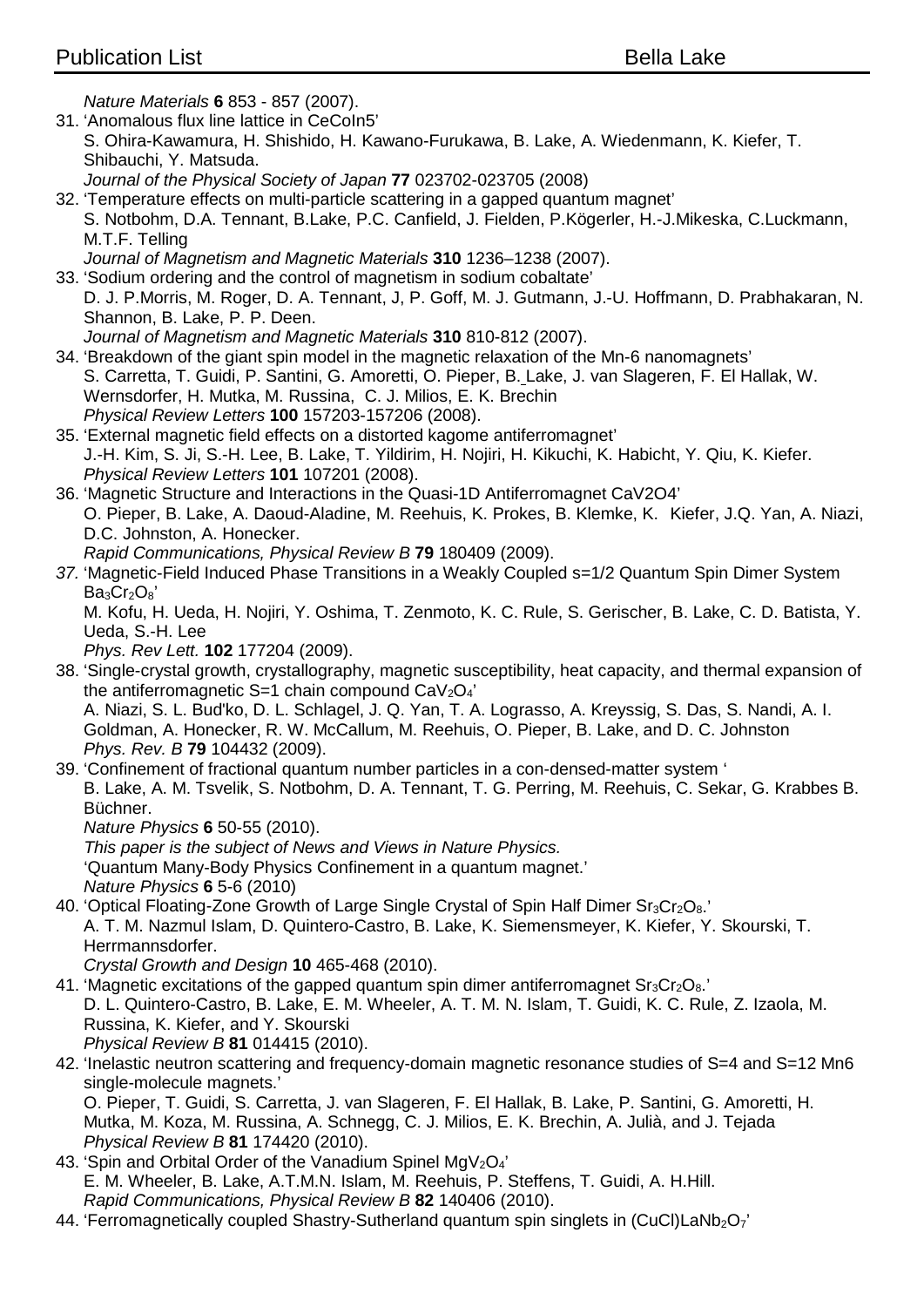C. Tassel, J. Kang, C. Lee, O. Hernandez, Y. Qiu, W. Paulus, E. Collet, B. Lake, T. Guidi, M.-H. Whangbo, C. Ritter, H. Kageyama, and S.-H. Lee *Physical Review Letters* **105** 167205 (2010).

- 45. 'Vertex corrections in the dynamic structure factor in spin ladders' I. Exius, K. P. Schmidt, B. Lake, D. A. Tennant, and G. S. Uhrig *Phys. Rev. B* **82**, 214410 (2010).
- 46. 'Unconventional Growth Mechanism in Optical Traveling Solvent Floating Zone Growth of Large β-CuNb2O6 Single Crystals.'
	- A. T. M. Nazmul Islam, O. Pieper, B. Lake, and K. Siemensmeyer
	- *Crystal Growth and Design* **11** 154 (2011).
- 47. 'Orbital fluctuations and orbital order below the Jahn-Teller transition in  $Sr_3Cr_2O_8$ ' Zhe Wang, M. Schmidt, A. Günther, S. Schaile, N. Pascher, F. Mayr, Y. Goncharov, D. L. Quintero-Castro, A. T. M. N. Islam, B. Lake, H.-A. Krug von Nidda, A. Loidl, J. Deisenhofer. *Rapid Communications, Phys. Rev. B* **83** 201102(R) (2011).
- 48. '120° Helical Magnetic Order in the Distorted Triangular Antiferromagnet  $\alpha$ -CaCr<sub>2</sub>O<sub>4</sub>' S. Tóth, B. Lake, S. A. J. Kimber, O. Pieper, M. Reehuis, A. T. M. N. Islam, O. Zaharko, C. Ritter, A. H. Hill, H. Ryll, K. Kiefer, D. N. Argyriou, A. J. Williams *Phys. Rev. B* **84** 054452 (2011).
- 49. 'Coupled spin-lattice fluctuations in a compound with orbital degrees of freedom: The Cr-based dimer system  $Sr<sub>3</sub>Cr<sub>2</sub>O<sub>8</sub>'$

D. Wulferding, P. Lemmens, K.Y. Choi, V. Gnezdilov, Y.G. Pashkevich, J. Deisenhofer, D. Quintero-Castro, A.T.M.N. Islam, B. Lake,.

*Phys. Rev. B* **84** 064419 (2011).

50. 'Magnetic exchange interactions in BaMn<sub>2</sub>As<sub>2</sub>: A case study of the  $J_1-J_2-J_c$  Heisenberg model' D.C. Johnston, R.J. McQueeney, B. Lake, A. Honecker, M.E. Zhitomirsky, R. Nath, Y..Furukawa, V.P. Antropov, Y. Singh.

*Phys. Rev. B* **84** 094445 (2011).

- 51. 'Anomalous dynamical line shapes in a quantum magnet at finite temperature.' D. A. Tennant, B. Lake, A. J. A. James, F. H. L. Essler, S. Notbohm, H.-J. Mikeska, J. Fielden, P. K¨ogerler, P. C. Canfield, and M. T. F. Telling *Phys. Rev. B* **85**, 014402 (2012)
- 52. 'Growth and magnetic properties of stoichiometric and site-disordered single crystalline MgV<sub>2</sub>O<sub>4</sub>' A. T. M. Nazmul Islam, E.M. Wheeler, M. Reehuis, K. Siemensmeyer, M. Tovar, B. Klemke, K. Kiefer, A. H. Hill, and B. Lake *Phys. Rev. B* **85**, 024203 (2012).
- 53. 'Magnetic soft modes in the locally distorted triangular antiferromagnet  $\alpha$ -CaCr<sub>2</sub>O<sub>4</sub>.' S. Toth, B. Lake, K. Hradil, T. Guidi, K. C. Rule, M. B. Stone, A. T. M. N. Islam, *Physical Review Letters* **109**, 127203 (2012).
- 54. 'Asymmetric Thermal Lineshape Broadening in a Gapped 3-Dimensional Antiferromagnet - Evidence for Strong Correlations at Finite Temperature.' D.L. Quintero-Castro, B. Lake, A.T.M.N. Islam, E.M. Wheeler, C. Balz, M. Mansson, K.C. Rule, S. Gvasaliya, A. Zheludev. *Physical Review Letters* **109**, 127206 (2012).

55. 'Magnetic field-induced instability of the cooperative paramagnetic state in  $Zn_xCo_{4-x}(OD)_6Cl_2.$ S.E. Dissanayake, C. Chan, S. Ji, J. Lee, H.-J. Koo, M.-H. Whangbo, Y. Qiu, K.C. Rule, B. Lake, M. Green, X.G. Zheng, T.K. Ng, S.-H. Lee. *Physical Review B* **85**, 174435 (2012).

- 56. 'Softened magnetic excitations in the s=3/2 distorted triangular antiferromagnet  $\alpha$ -CaCr<sub>2</sub>O<sub>4</sub>' D. Wulferding, K.-Y. Choi, P. Lemmens, A.N. Ponomaryov, J. van Tol, A.T.M.N. Islam, S. Toth, B. Lake. *Journal of Physics: Condensed. Matter* **24** 435604 (2012).
- 57. 'Orbital fluctuations and orbital order below the Jahn-Teller transition in  $Sr_3Cr_2O_8$ ' Zhe Wang, M. Schmidt, A. Gunther, S. Schaile, N. Pascher, F. Mayr, Y. Goncharov, D.L. Quintero-Castro, A.T.M.N. Islam, B. Lake, H.-A.K. von Nidda, A. Loidl, J. Deisenhofer. *Physical Review B Rapid Communications* **86**, 039901 (2012).
- 58. 'Coexistence of long- and short-range magnetic order in the frustrated magnet  $SrYb<sub>2</sub>O<sub>4</sub>'$ D.L. Quintero-Castro, B. Lake, M. Reehuis, A. Niazi, H. Ryll, A.T.M.N. Islam, T. Fennell, S.A.J. Kimber, B. Klemke, J. Ollivier, V. Garcia Sakai, P.-P. Deen, H. Mutka.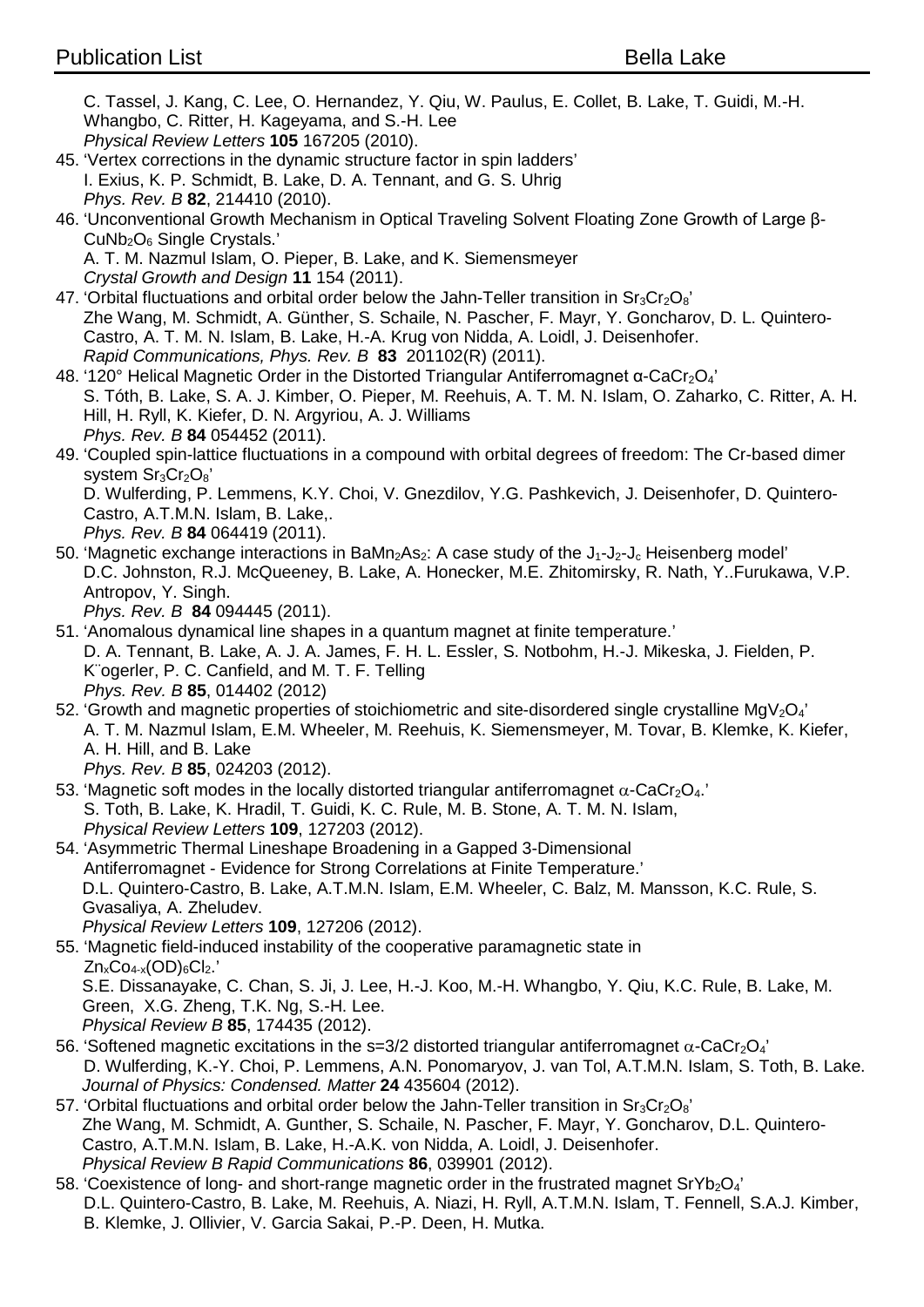*Physical Review B* **86**, 064203 (2012).

Selected as an editor's Suggestion

- 59. 'Low-energy magnetic excitations in the quasi-one-dimensional spin-1 chain compound  $SrNi<sub>2</sub>V<sub>2</sub>O<sub>8</sub>'$ Zhe Wang, M. Schmidt, A. K. Bera, A. T. M. N. Islam, B. Lake, A. Loidl, and J. Deisenhofer *Physical Review B* **87**, 104405 (2013)
- 60. 'Field-induced magnetic ordering and single-ion anisotropy in the quasi-one-dimensional Haldane chain compound SrNi<sub>2</sub>V<sub>2</sub>O<sub>8</sub>: A single-crystal investigation'

A. K. Bera, B. Lake, A. T. M. N. Islam, B. Klemke, E. Faulhaber, and J. M. Law *Physical Review B* **87**, 224423 (2013)

61. 'Exciton-magnon transitions in the frustrated chromium antiferromagnets CuCrO<sub>2</sub>, α-CaCr<sub>2</sub>O<sub>4</sub>, CdCr<sub>2</sub>O<sub>4</sub>, and  $ZnCr<sub>2</sub>O<sub>4</sub>'$ 

M. Schmidt, Zhe Wang, Ch. Kant, F. Mayr, S. Toth, A. T. M. N. Islam, B. Lake, V. Tsurkan, A. Loidl, and J. Deisenhofer

*Physical Review B* **87**, 224424 (2013)

- 62. 'Multispinon continua at zero and finite temperature in a near-ideal Heisenberg chain' B. Lake, D. A. Tennant, J.-S. Caux, T. Barthel, U. Schollwöck, S. E. Nagler, C. D. Frost, *Physical Review Letters* **111** 137205 (2013)
- 63. 'Magnetic correlations of the quasi-one-dimensional half-integer spin-chain antiferromagnets SrM<sub>2</sub>V<sub>2</sub>O<sub>8</sub>  $(M = Co, Mn)'$ 
	- A. K. Bera, B. Lake, W.-D. Stein, and S. Zander

*Phys. Rev. B* **89**, 094402 (2014)

64. 'Lineshape of the singlet-triplet excitations in the dimer system  $Sr_3Cr_2O_8$  to first order in the high-density 1*/z* expansion'

J. Jensen, D. L. Quintero-Castro, A. T. M. N. Islam, K. C. Rule, M. Månsson, B. Lake *Phys. Rev. B* **89**, 134407 (2014)

65. 'High-field electron spin resonance spectroscopy of singlet-triplet transitions in the spin-dimer systems  $Sr<sub>3</sub>Cr<sub>2</sub>O<sub>8</sub>$  and  $Ba<sub>3</sub>Cr<sub>2</sub>O<sub>8</sub>$ .

Zhe Wang, D. Kamenskyi, O. Cepas, M. Schmidt, D.L. Quintero-Castro, A.T.M.N. Islam, B. Lake, A.A. Aczel, G.M. Luke, Yuan Wan, A. Loidl, M. Ozerov, J. Wosnitza, S.A. Zvyagin J. Deisenhofer *Phys. Rev. B* **89** 174406 (2014)

- 66. ['Quantum spin chain as a potential realization of the Nersesyan-Tsvelik model](http://journals.aps.org/prb/abstract/10.1103/PhysRevB.90.060409)**'** C. Balz, B. Lake, H. Luetkens, C. Baines, T. Guidi, M. Abdel-Hafiez, A. U. B. Wolter, B. Büchner, I. V. Morozov, E. B. Deeva, O. S. Volkova, and A. N. Vasiliev *Phys. Rev. B* Rapid Communications **90***,* 060409(R) (2014)
- 67. 'Multiple lattice instabilities resolved by magnetic-field and disorder sensitivities in MgV<sub>2</sub>O<sub>4</sub>.' T. Watanabe, T. Ishikawa, S. Hara, A.T.M.N. Islam, E.M. Wheeler, B. Lake *Phys. Rev. B Rapid Communications* **90** 100407(R) (2014).
- 68. 'Bambus: a new inelastic multiplexed neutron spectrometer for PANDA' J.A. Lim, K. Siemensmeyer, P.Cermak, B. Lake, A. Schneidewind, D.S. Inosov *Journal of Physics Conference Series* **592** 012145 (2015).
- 69. 'Ultrasounds velocity measurements in orbital degenerate frustrated spinel MgV2O4' T Ishikawa, T Watanabe, S Hara, A T M N Islam, E M Wheeler, B Lake *Journal of Physics Conference Series* **592** 012107 (2015).
- 70. 'HFM-EXED the high field facility for neutron scattering at HZB' O. Prokhnenko, M. Bartkowiak, W.-D. Stein, N. Stuesser, H.-J. Bleif, M. Fromme, K. Prokes, P. Smeibidl, M. Bird, B. Lake JAEA-Conf 2015-002 KEK Proceedings 2015-7 JAEA-Conf 2015-002 3.5.3 p.278 (2015).
- 71. 'Competing Jahn-Teller distortions and ferrimagnetic ordering in the geometrically frustrated system Ni1  $x$ Cu<sub>x</sub>Cr<sub>2</sub>O<sub>4</sub>'

M. Reehuis, M. Tovar, D.M. Toebbens, P. Pattison, A. Hoser, B. Lake, *Phys. Rev. B* **91** 024407 (2015).

- 72. 'Spinon confinement in the one-dimensional Ising-like antiferromagnet  $Srco<sub>2</sub>V<sub>2</sub>O<sub>8</sub>$ ' Zhe. Wang, M. Schmidt, A.K. Bera, A.T.M.N. Islam, B. Lake, A. Loidl, J. Deisenhofer. *Phys. Rev. B Rapid Communications* **91** 140404 (2015).
- 73. 'Consequences of critical interchain couplings and anisotropy on a Haldane chain' A. K. Bera, B. Lake, A.T.M.N. Islam, O. Janson, H. Rosner, A. Schneidewind, J.T. Park, E. Wheeler, S. Zander.

*Phys. Rev. B* **91** 144414 (2015).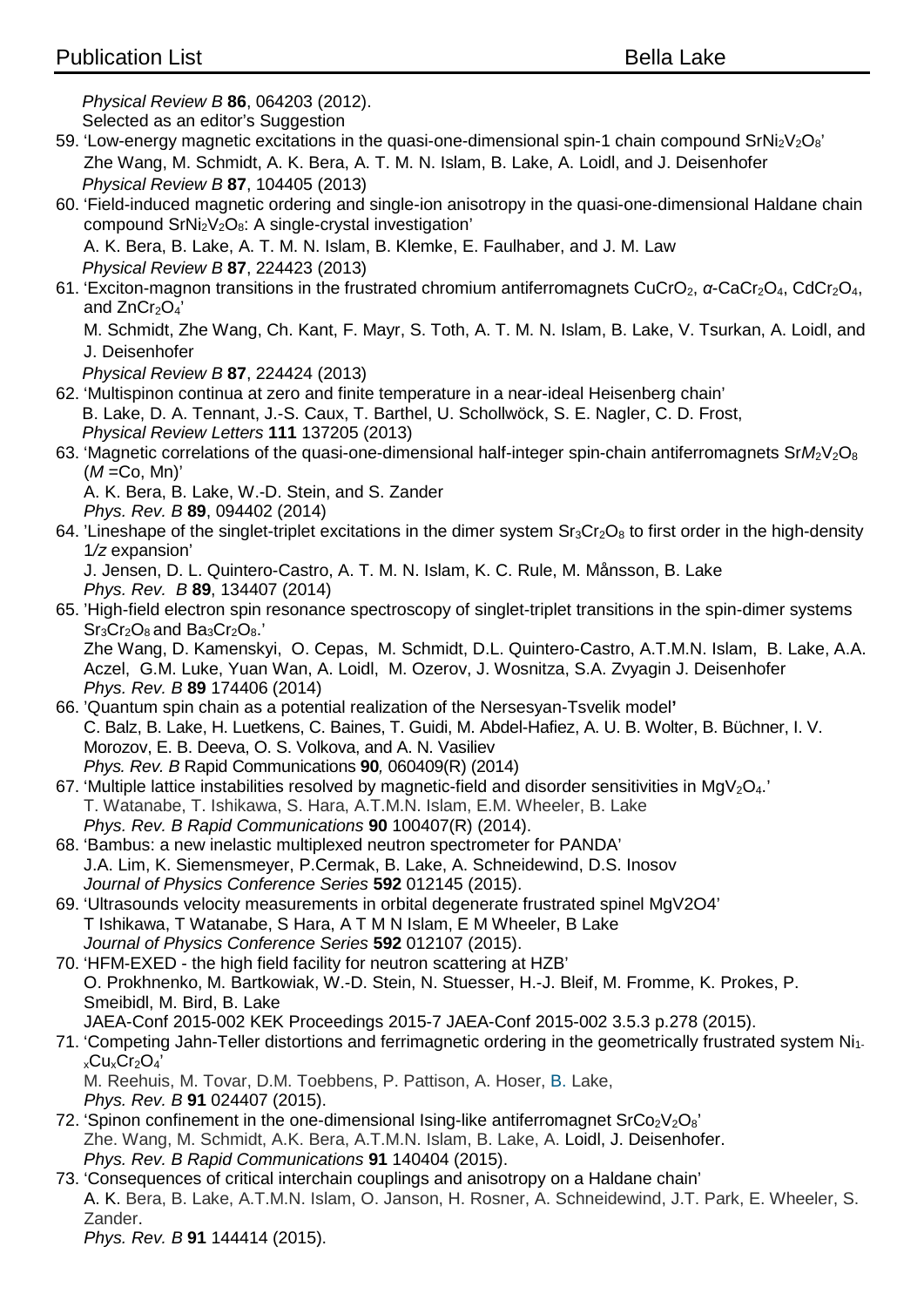- 74. 'Linear spin wave theory for single-Q incommensurate magnetic structures' S. Toth, B. Lake *Journal of Physics-Condensed Matter* **27** 166002 (2015).
- 75. *'*Critical properties of coupled anisotropic Haldane spin chains in a magnetic field*'* A.K. Bera, B. Lake, A.T.M.N. Islam, A. Schneidewind
	- *Phys. Rev. B Rapid Communications* **92** 060412(R) (2015).
- 76. 'Investigations of the effect of nonmagnetic Ca substitution for magnetic Dy on spin-freezing in  $Dv_2Ti_2O_7'$ 
	- V.K. Anand, D.A. Tennant, B. Lake
	- *Journal of Physics-Condensed Matter* **27** 436001 (2015)
- 77. 'Observation of long-range magnetic ordering in pyrohafnate  $Nd_2Hf_2O_7$ : A neutron diffraction study' V.K. Anand, A.K. Bera, J. Xu, T. Herrmannsdoerfer, C. Ritter, B. Lake *Phys. Rev. B* **92** 184418 (2015). Doi: 10.1103/PhysRevB.92.184418
- 78. 'Magnetic structure and crystal-field states of the pyrochlore antiferromagnet  $Nd<sub>2</sub>Zr<sub>2</sub>O<sub>7</sub>'$ J. Xu, V.K. Anand, A.K. Bera, M. Frontzek, D.L. Abernathy, N. Casati, K. Siemensmeyer, B. Lake *Phys Rev B 92, 224430 (2015). doi: 10.1103/PhysRevB.92.224430*
- 79. 'Field-Induced Magnonic Liquid in the 3D Spin-Dimerized Antiferromagnet  $Sr_3Cr_2O_8$ ' Zhe Wang, D. L. Quintero-Castro, S. Zherlitsyn, S. Yasin, Y. Skourski, A. T. M. N. Islam, B. Lake, J. Deisenhofer, A. Loidl *Phys. Rev. Lett., 116, 147201 (2016). doi: 10.1103/PhysRevLett.116.147201*
- 80. 'Magnetic excitations in the S = 1/2 antiferromagnetic-ferromagnetic chain compound BaCu<sub>2</sub>V<sub>2</sub>O<sub>8</sub> at zero and finite temperature' E.S. Klyushina, A.C. Tiegel, B. Fauseweh, A.T.M.N. Islam, J.T. Park, B. Klemke, A. Honecker, G.S. Uhrig, S.R. Manmana, B. Lake
- *rapid communications Phys. Rev. B*. **93** 241109(R) (2016). doi: 10.1103/PhysRevB.93.241109
- 81. 'Physical realization of a quantum spin liquid based on a novel frustration mechanism' C. Balz, B. Lake, J. Reuther, H. Luetkens, R. Schönemann, T. Herrmannsdörfer, Y. Singh, A.T.M. N. Islam, E. M. Wheeler, J. A. Rodriguez-Rivera, T. Guidi, G. G. Simeoni, C. Baines, H. Ryll *Nature Physics* **12** 942-949 *(2016).* doi:10.1038/nphys3826
- 82. 'Spin dynamics of the ordered dipolar-octupolar pseudospin-1/2 pyrochlore  $Nd_2Zr_2O_7$  probed by muon spin relaxation'
	- J. Xu, C. Balz, C. Baines, H. Luetkens, and B. Lake
	- *Phys. Rev. B* **94**, 064425 (2016). doi: 10.1103/PhysRevB.94.064425
- 83. 'Deconfining spinon excitations of an XXZ quantum antiferromagnet in a transverse magnetic field' Zhe Wang, Jianda Wu, Shenglong Xu, Wang Yang, Congjun Wu, Anup Kumar Bera, A. T. M. Nazmul Islam, Bella Lake, Dmytro Kamenskyi, Papori Gogoi, Hans Engelkamp, Alois Loidl,Joachim Deisenhofer *Phys. Rev. B* **9**4, 125130 (2016). Doi: 10.1103/PhysRevB.94.125130
- 84. 'Physical properties of the candidate quantum spin-ice system  $Pr_2H_2O_7'$ V. K. Anand, L. Opherden, J. Xu, D.T. Adroja, A. T. M. N. Islam, T. Herrmannsdoerfer, J. Hornung, R. Schoenemann, M. Uhlarz, H. C. Walker, N. Casati, B. Lake. *Phys. Rev. B* **94**, 144415 (2016). doi: 10.1103/PhysRevB.94.144415
- 85. 'Magnetic Hamiltonian and phase diagram of the quantum spin liquid  $Ca_{10}Cr<sub>7</sub>O<sub>28</sub>$ ' C. Balz, B. Lake, Y. Singh, A.T.M. N. Islam, J. A. Rodriguez-Rivera, T. Guidi, E. M. Wheeler, G. G. Simeoni, H. Ryll *Phys. Rev. B* **95**, 174414 (2017)*.* doi: 10.1103/PhysRevB.95.174414
- 86. 'Muon spin relaxation and inelastic neutron scattering investigations of the all-in/all-out antiferromagnet  $Nd<sub>2</sub>Hf<sub>2</sub>O<sub>7</sub>'$ 
	- V.K. Anand, D.L Abernathy, D.T. Adroja, A.D. Hillier, P.K. Biswas, B. Lake *Phys. Rev. B* **95**, 224420 (2017)*.* doi: 10.1103/PhysRevB.95.224420
- 87. 'Evolution of antiferromagnetic domains in the all-in-all-out ordered pyrochlore  $Nd_2Zr_2O_7'$ L. Opherden, J. Hornung, T. Herrmannsdörfer, J. Xu, A. T. M. N. Islam, B. Lake, and J. Wosnitza *Phys. Rev. B* **95**, 184418 (2017)*.* doi: 10.1103/PhysRevB.95.184418
- 88. 'Crystal growth, structure and magnetic properties of  $Ca<sub>10</sub>Cr<sub>7</sub>O<sub>28</sub>$ ' C. Balz, B. Lake, M. Reehuis, A.T.M N. Islam, O. Prokhnenko, Y. Singh, P. Pattison, S. Tóth J. Phys.: Condens. Matter **29** 225802 (2017)*.* doi: 10.1088/1361-648X/aa68eb
- 89. 'Spinon confinement in a quasi-one-dimensional anisotropic Heisenberg magnet' A. K. Bera, B. Lake, F. H. L. Essler, L. Vanderstraeten, C. Hubig, U. Schollwöck, A. T. M. N. Islam, A. Schneidewind, and D. L. Quintero-Castro *Phys. Rev. B* **96**, 054423 (2017)*.* doi: 10.1103/PhysRevB.96.054423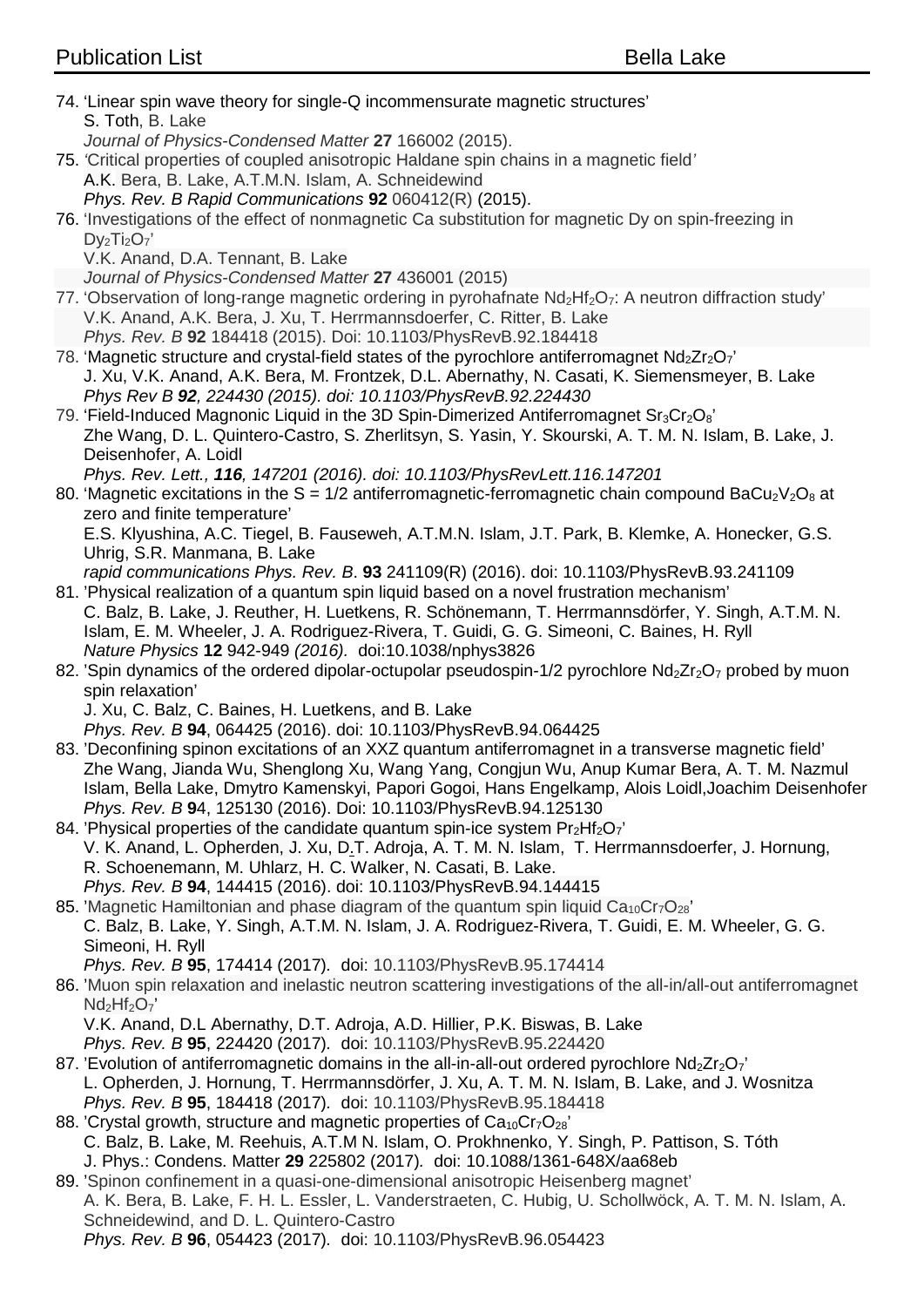90. 'Kondo lattice heavy fermion behavior in CeRh<sub>2</sub>Ga<sub>2</sub>' V. K. Anand, D. T. Adroja, A. Bhattacharyya, B. [Klemke, B](http://apps.webofknowledge.com/DaisyOneClickSearch.do?product=WOS&search_mode=DaisyOneClickSearch&colName=WOS&SID=E3IygrNskoPcDK2wZXx&author_name=Klemke,%20B&dais_id=2001703906&excludeEventConfig=ExcludeIfFromFullRecPage). Lake, *Journal of Physics-Condensed Matter* **29** 135601 (2017) doi: 10.1088/1361-648X/aa5b5d 91. 'Investigation of the spin-1 honeycomb antiferromagnet BaNi<sub>2</sub> $V_2O_8$  with easy-plane anisotropy' E. S. Klyushina, B. Lake, A. T. M. N. Islam, J. T. Park, A. Schneidewind, T. Guidi, E. A. Goremychkin, B. Klemke, M. Månsson *Phys. Rev. B* **96**, 214428 (2017) doi: 10.1103/PhysRevB.96.214428 92. 'Phonon excitations in the quasi-one-dimensional Haldane phase of  $SrNi<sub>2</sub>V<sub>2</sub>O<sub>8</sub>'$ V. Kurnosov, V. Gnezdilov, P. Lemmens, Yu. Pashkevich, A. K. Bera, A. T. M. N. Islam, B. Lake *Low Temperature Physics* **43**, 1405 (2017); doi: 10.1063/1.5012793 93. 'Evidence for a dynamical ground state in the frustrated pyrohafnate  $\text{TD}_2Hf_2\text{O}_7'$ V. K. Anand, L. Opherden, J. Xu, D. T. Adroja, A. D. Hillier, P. K. Biswas, T. Herrmannsdörfer, M. Uhlarz, J. Hornung, J. Wosnitza, E. Canévet, B. Lake *Phys. Rev. B* **97**, 094402 (2018); doi: 10.1103/PhysRevB.97.094402 94. 'Experimental observation of Bethe strings' Z. Wang, J. Wu, W. Yang, A. K. Bera, D. Kamenskyi, A. T. M. N. Islam, S. Xu, J. M. Law, B. Lake, C. Wu, A. Loidl

*Nature* **554**, 219 (2018); doi:10.1038/nature25466

- 95. 'Field-induced quantum spin-1/2 chains and disorder in  $Nd_2Zr_2O_7'$ J. Xu, A.T.M.N. Islam, I.N. Glavatskyy, M. Reehuis, J.U. Hoffmann, B. Lake *Phys. Rev. B* **98** 060408 (2018); doi:10.1103/PhysRevB.98.060408
- 96. 'Optimization of single crystal growth of candidate quantum spin-ice  $Pr<sub>2</sub>Hf<sub>2</sub>O<sub>7</sub>$  by optical floating-zone method'

V.K. Anand, A.T.M.N. Islam, A. Samartzis, J. Xu, N. Casati, B. Lake *Journal of Crystal Growth* **498** 124 (2018); doi:10.1016/j.jcrysgro.2018.06.011

## *Highlights in Annual Reports and Unrefereed in Journals*

- 97. 'Dimensional crossover in the strongly fluctuating antiferromagnet  $KCuF_{3}$ . D A Tennant, B Lake, S E Nagler, C D Frost Highlight in ISIS annual report for year 2000-2001 published in July 2001
- 98. 'Effect of magnetic field on the cuprate high- $T_c$  superconductor  $La<sub>2-x</sub>Sr<sub>x</sub>CuO<sub>4</sub>'$ B. Lake, G. Aeppli, N.B. Christensen, K. Lefmann, D.F. McMorrow, K.N. Clausen, H.M. Rønnow, P. Vordewisch, P. Smeibidl, M. Mankorntong, T. Sasagawa, M. Nohara, H. Takagi, N.E. Hussey. *Neutroni e luce di sincrotrone* **9** 4 (Feb 2004).

99. 'Magnetic field-induced antiferromagnetism in a cuprate high-temperature superconductor.' B.Lake, K.Lefmann, N.B.Christensen, G.Aeppli, D.F McMorrow, H.M. Rønnow, P.Vorderwisch, P. Smeibidl, N. Mangkorntong, T. Sasagawa, M. Nohara, H. Takagi. Highlight in HMI annual report for year 2005 published in July 2006.

- 100. 'A step up the Cuprate Ladder?' S. Notbohm, D. A. Tennant, B. Lake, R. Bewley, P. Manuel, P. Ribeiro, R.S. Eccleston C. D. Frost Highlight in the *ISIS annual report* for year 2006 p.16.
- 101. 'The role of excited S multiplets in the magnetic relaxation of the high anisotropy barrier Mn<sub>6</sub> Single Molecule Magnet.'

T. Guidi, O. Pieper, B. Lake, S. Carretta, P. Santini, G. Amoretti, J. van Slageren, M. Russina, A.Buchsteiner, C.J. Milios, E.K. Brechin.

Highlight in HMI annual report 2006 Selected Results p. 56

- 102. 'The 30th Berlin Neutron School Meets'
- B.Lake, D. A. Tennant *Neutron News* 20(4) (2009).
- 103. 'Merlin's magic reveals quantum magnet behaviour'
	- D.L. Quintero-Castro, B. Lake, E. M. Wheeler, A. T. M. N. Islam, T. Guidi

Highlight in *The ISIS Neutron and Muon Source Annual Report 2009* p.13

http://www.isis.stfc.ac.uk/about-isis/annual-report/2009/annual-report-2009-pdf9923.pdf

## 104. 'Spin canting and orbital driven change of exchange pathways in the quasi one-dimensional frustrated chain material  $CaV<sub>2</sub>O<sub>4</sub>$ .'

O. Pieper, B. Lake, A. Daoud-Aladine, M. Reehuis, K. Prokeš, B. Klemke, K. Kiefer, J. Q. Yan, A. Niazi, D. C. Johnston, A. Honecker.

Highlight in Helmholtz Zentrum Berlin annual report 2008.

105. 'Confinement Phenomenon observed in spin ladders'

B Lake, AM Tsvelik, S Notbohm, DA Tennant, TG Perring, M Reehuis, C Sekar, G Krabbes, B Büchner